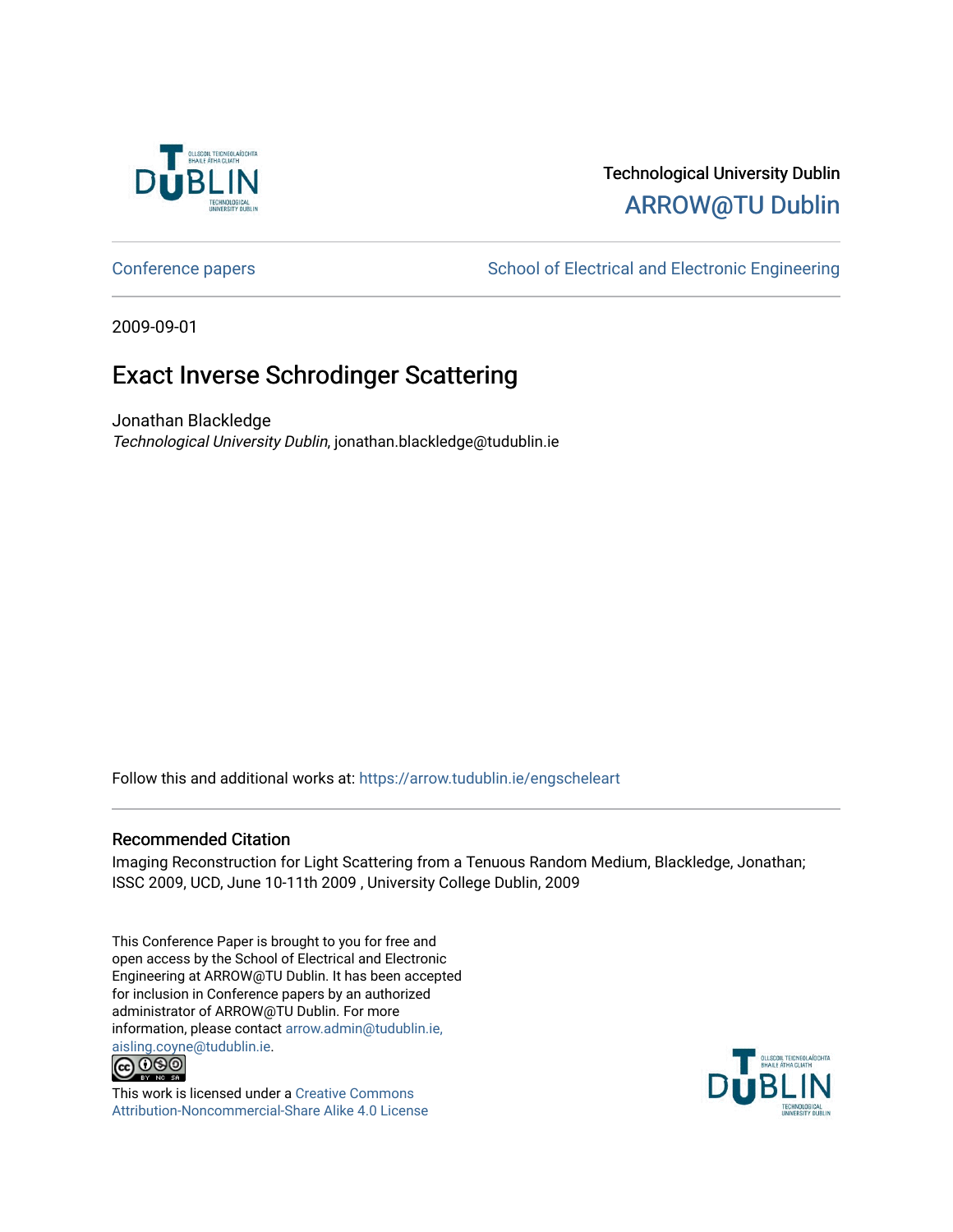# Exact Inverse Schrödinger Scattering

Jonathan M Blackledge

SFI Stokes Professor Dublin Institute of Technology http://eleceng.dit.ie/blackledge

### Abstract

The paper briefly reviews the principles of conditional forward and inverse Schrödinger scattering using Rutherford scattering as an example. An approach is considered which, in principle, provides an exact inverse scattering solution from which the scattered field can be computed.

Key words: Inverse Schrödinger scattering, Rutherford scattering, Exact solutions

### 1. Introduction

For a non-relativistic incident ion beam (described by a unit plane wave function  $\psi_i$ ), analysis of the scattered field  $\psi_s$  generated by the elastic scattering of the beam with a nuclear potential  $V(\mathbf{r})$  is determined by solutions to the three dimensional Schrödinger equation

$$
(\nabla^2 + k^2)\psi(\mathbf{r}, k) = V(\mathbf{r})\psi(\mathbf{r}, k)
$$
\n(1)

where k is the wavenumber and  $\psi$  is a complex wavefunction. Let  $\psi = \psi_i^{\pm} + \psi_s$ where  $(\nabla^2 + k^2)\psi_i^{\pm} = 0$  with solutions  $\psi_i^{\pm} = \exp(\pm i k \hat{\mathbf{n}}_i \cdot \mathbf{r})$ ,  $\hat{\mathbf{n}}_i$  being a unit vector that points in the direction of the incident ion beam.

For  $V(\mathbf{r}) \to 0$  as  $r \equiv |\mathbf{r}| \to \infty$ , the Green's function transformation to equation (1) yields the Lippmann-Schwinger equation [1]

$$
\psi(\mathbf{r},k) = \psi_i^{\pm}(\mathbf{r},k) + g(r,k) \otimes_3 V(\mathbf{r}) \psi(\mathbf{r},k), \ \ g = -\frac{\exp(ikr)}{4\pi r} \tag{2}
$$

where  $\otimes_3$  denotes the three-dimensional convolution integral and g is the outgoing free space Green's function which is the solution of  $(\nabla^2 + k^2)g(r, k) =$ 

Preprint submitted to Nuclear Physics B August 20, 2009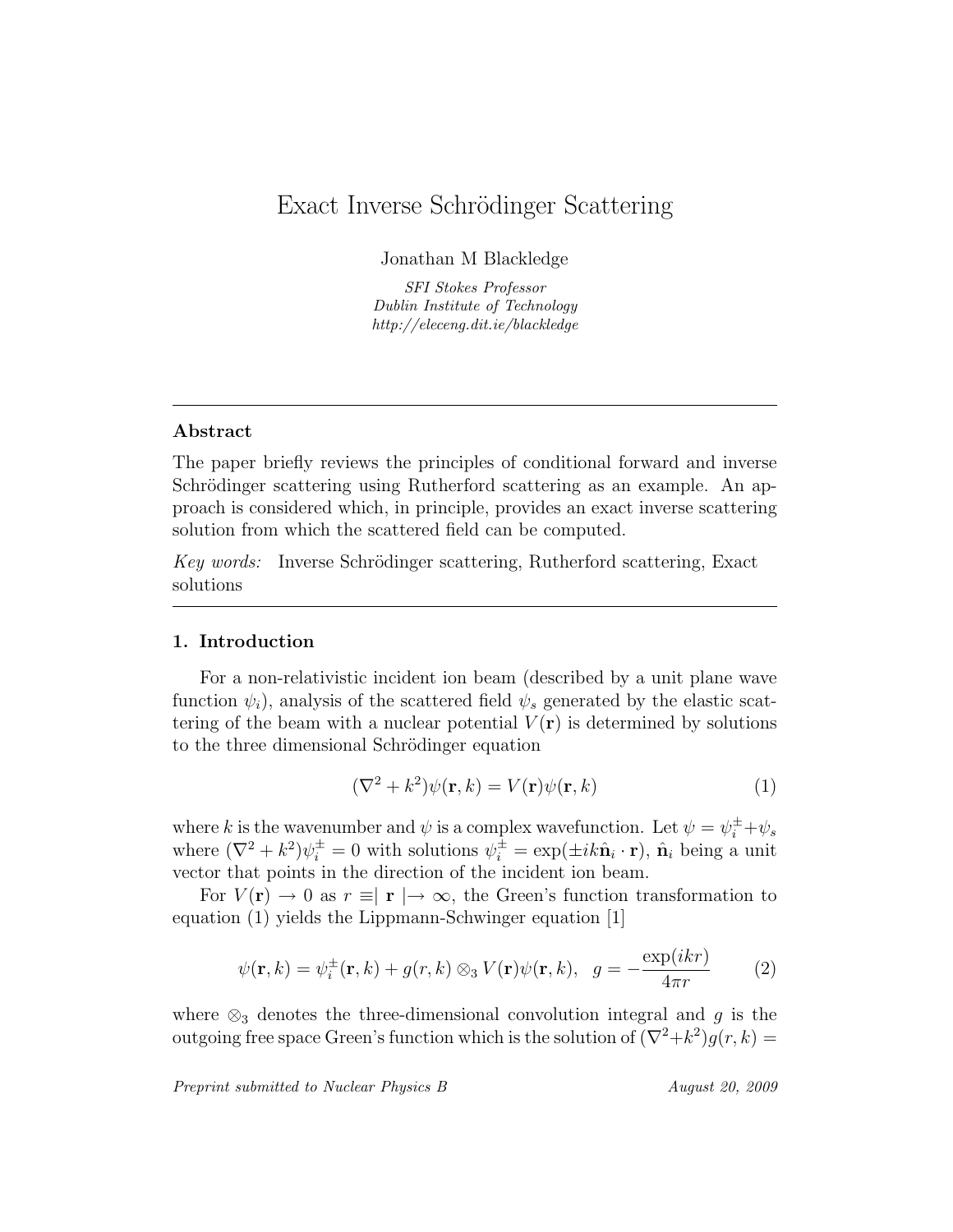$\delta^3(\mathbf{r})$ . A principal aim of ion beam analysis is to infer the characteristics of V by measuring the scattering cross section  $|\psi_s|^2$ . We present a solution to this problem that is based on the transformation of equation (1) to [2]

$$
V(\mathbf{r}) = \frac{\psi^*(\mathbf{r},k)}{|\psi(\mathbf{r},k)|^2} \nabla^2 \left( \psi_s(\mathbf{r},k) - \frac{k^2}{4\pi r} \otimes_3 \psi_s(\mathbf{r},k) \right)
$$
(3)

#### 2. Formal Inverse Solutions

Equation (2) yields the following convergent iterative solution (the Born series) for  $\psi_s$  subject to the condition  $||g(r, k) \otimes_3 V(\mathbf{r})|| < 1$ :

$$
\psi_s(\mathbf{r},k) = g(r,k) \otimes_3 V(\mathbf{r}) \psi_i^{\pm}(\mathbf{r},k) + g(r,k) \otimes_3 V(\mathbf{r}) [g(r) \otimes_3 V(\mathbf{r}) \psi_i^{\pm}(\mathbf{r},k)] + \dots
$$
\n
$$
\sim g(r,k) \otimes_3 V(\mathbf{r}) \psi_i^{\pm}(\mathbf{r}), \quad ||g(r,k) \otimes_3 V(\mathbf{r})|| << 1 \tag{5}
$$

Each term in equation (4) expresses the effects due to single, double, triple, etc. scattering. An inverse scattering solution is achieved by letting  $V =$  $c^1V_1+c^2V_2+\dots c^nV_n$  and equating terms with common (real valued) coefficients  $c^1, c^2,...$  This provides an iterative solution for computing  $V_j, j = 1, 2, ..., n$ . V is then obtained from  $V_j$  by setting  $c = 1$  [3] [4] - an iterative solution to an iterative solution. Equation (5) describes the scattered field generated by single scattering events (the Born approximation) and the inverse problem is compounded in the deconvolution of equation (5) which is a near-field problem. However, when  $\psi_s$  is measured in the far-field, for  $\psi_i^+$  $i<sub>i</sub>$ , the scattered field is given by

$$
\psi_s(\mathbf{r}_s, k) \sim -\frac{\exp(ikr_s)}{4\pi r_s} \widetilde{\psi}_s(k\hat{\mathbf{n}}_s), \quad r_s \to \infty
$$

where

$$
\widetilde{\psi}_s(k\hat{\mathbf{n}}_s) = \int_{-\infty}^{\infty} \exp[-ik(\hat{\mathbf{n}}_s - \hat{\mathbf{n}}_i) \cdot \mathbf{r}] V(\mathbf{r}) d^3 \mathbf{r}
$$
\n(6)

and  $\hat{\mathbf{n}}_s = \mathbf{r}_s/r_s$  is a unit vector that points in the direction of the scattered field. Note that this result is based on equation (5) which, in turn, is based on the equation  $V \sim (\psi_i^+$  $j_i^+$ )<sup>-1</sup>( $\nabla^2 + k^2$ ) $\psi_s$ . Also note that, in the far-field, the forward scattering and inverse scattering problems are reduced to forward Fourier and inverse Fourier transformations respectively, i.e. for  $||g(r, k) \otimes_3 V(\mathbf{r})|| \ll 1$ , far-field ion beam analysis is equivalent to Fourier space analysis.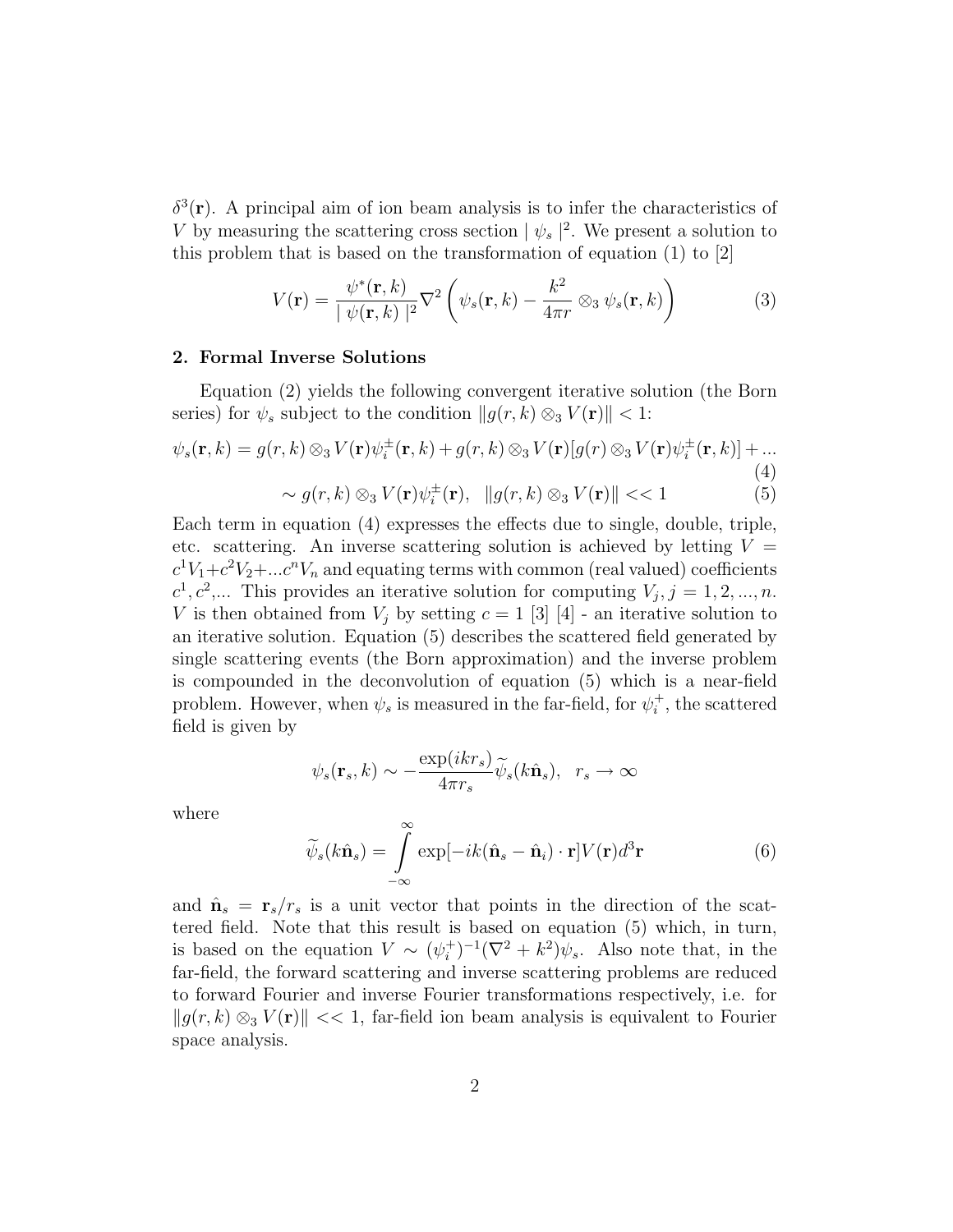#### 3. Exact Inverse Solution

Since  $\|\psi_s - (k^2/4\pi r) \otimes_3 \psi_s\|_2 \leq \|\psi_s\|_2 [1 + k^2 \sqrt{r/(4\pi)}],$  in the far field, equation (3) becomes

$$
V = \frac{-1}{\psi_i^{\pm} + \psi_s} k^2 \psi_s \otimes_3 \nabla^2 \left(\frac{1}{4\pi r}\right) = k^2 \Psi^{-1} [(\psi_i^{\pm})^* + \psi_s^*] \psi_s, \ \ r \to \infty \tag{7}
$$

where  $\Psi^{-1} = |\psi_i^{\pm} + \psi_s|^{-2}$ . Fourier analysis of equation (7) provides a farfield solution for the scattered field that is compatible with the result given by equation (6) under the Born approximation, i.e. Fourier-space far-field equivalence. Taking the Fourier transform of equation (7) and using the product theorem, for  $\psi_i^ \overline{i}$ , we obtain

$$
\widetilde{V}(k\hat{\mathbf{n}}) = k^2 [\widetilde{\psi}_s[k(\hat{\mathbf{n}}_i - \hat{\mathbf{n}})] + \widetilde{\psi}_s^*(k\hat{\mathbf{n}}) \otimes_3 \widetilde{\psi}_s(k\hat{\mathbf{n}})] \otimes_3 \widetilde{\Psi}^{-1}(k\hat{\mathbf{n}})
$$
(8)

where  $\hat{\mathbf{n}} = \mathbf{k}/k$  and  $\psi_s$  is taken to be  $\psi_s$  in the far field by analogy with equation (6). Since  $\Psi^{-1} = 1 - \psi_i^-\psi_s^* - \psi_s(\psi_i^-)$  $\binom{(-)}{i}$ \* –  $|\psi_s|^{2}$  +...,

$$
\widetilde{\Psi}^{-1}(k\hat{\mathbf{n}}) = \delta^3(k\hat{\mathbf{n}}) - \widetilde{\psi}_s^*[k(\hat{\mathbf{n}}_i + \hat{\mathbf{n}})] - \widetilde{\psi}_s[k(\hat{\mathbf{n}}_i - \hat{\mathbf{n}})] - \widetilde{\psi}_s(k\hat{\mathbf{n}})\otimes_3 \widetilde{\psi}_s^*(k\hat{\mathbf{n}}) + \dots
$$

With  $\hat{\mathbf{n}}_i - \hat{\mathbf{n}} = \hat{\mathbf{n}}_s$  equation (8) is can be written in the form

$$
\widetilde{\psi}_s(k\hat{\mathbf{n}}_s) \otimes_3 \widetilde{\Psi}^{-1}[k(\hat{\mathbf{n}}_i - \hat{\mathbf{n}}_s)] = \frac{\widetilde{V}[k(\hat{\mathbf{n}}_i - \hat{\mathbf{n}}_s)]}{k^2}
$$

$$
-\widetilde{\psi}_s^*[k(\hat{\mathbf{n}}_i - \hat{\mathbf{n}}_s)] \otimes_3 \widetilde{\psi}_s[k(\hat{\mathbf{n}}_i - \hat{\mathbf{n}}_s)] \otimes_3 \widetilde{\Psi}^{-1}[k(\hat{\mathbf{n}}_i - \hat{\mathbf{n}}_s)] \tag{9}
$$

Note that for back-scattering (when  $\hat{\mathbf{n}}_i = -\hat{\mathbf{n}}_s$ ) equation (8) becomes

$$
\widetilde{V}(k\hat{\mathbf{n}}_s) = k^2[\widetilde{\psi}_s(-2k\hat{\mathbf{n}}_s) + \widetilde{\psi}_s^*(k\hat{\mathbf{n}}_s) \otimes_3 \widetilde{\psi}_s(k\hat{\mathbf{n}}_s)] \otimes_3 \widetilde{\Psi}^{-1}(k\hat{\mathbf{n}}_s)
$$

#### 4. Rutherford Scattering

For a screened Coulomb potential  $V(r) = \exp(-ar)/r, a > 0$  - used to obtain a convergent integral in equation (6) - the intensity of the Born scattered field as a function of the scattering angle  $\theta$  is given by (ignoring scaling)

$$
|\psi_s(\theta)|^2 = \frac{1}{\sin^4(\theta/2)}, \ \ a \to 0
$$
 (10)